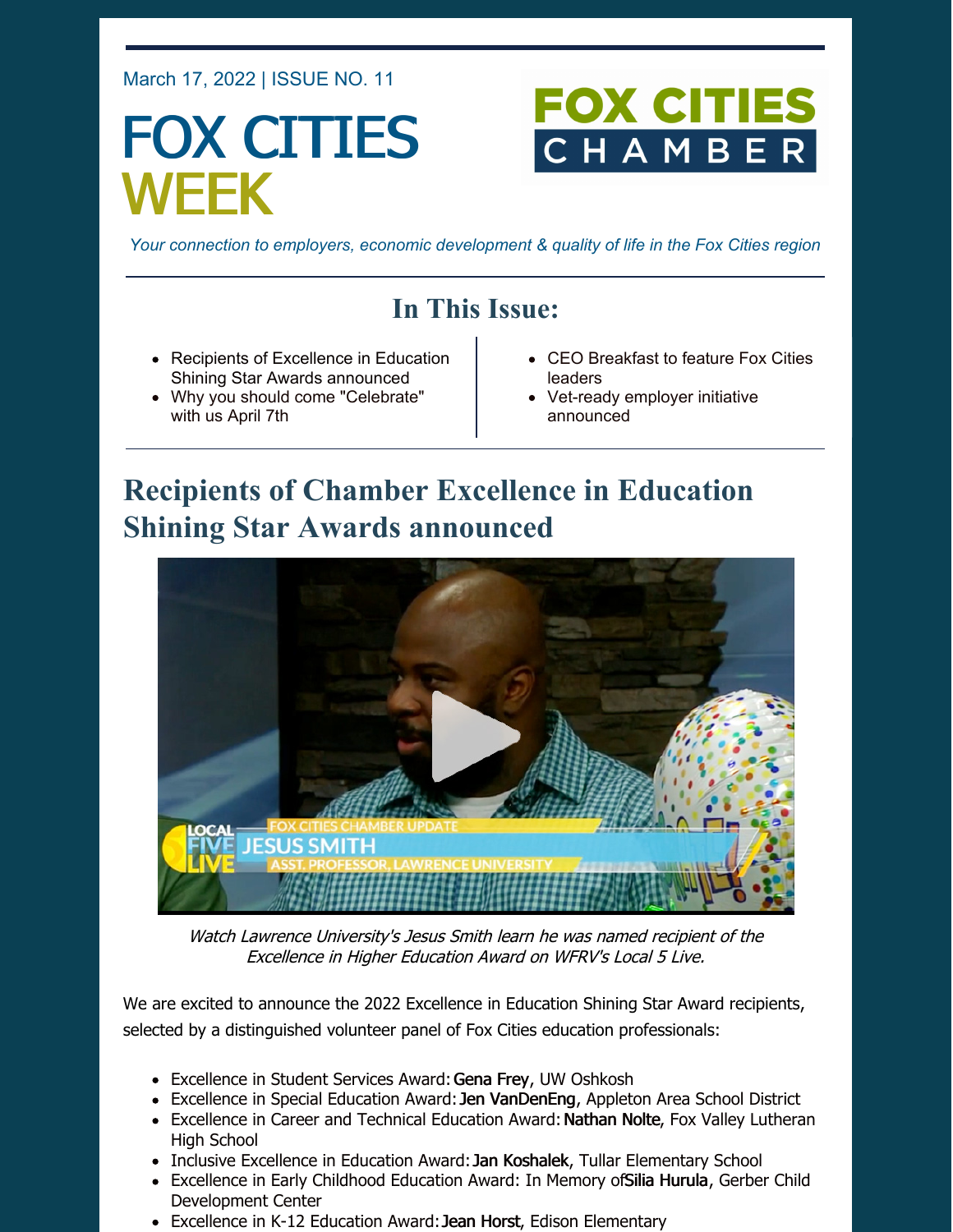- Excellence in Higher Education Award: Jesus Smith, Lawrence University
- Educator of the Year 2022 Finalists: Greg Forton, Hortonville High School; Ashley Rubens, River View Middle School; Scott Hertting, Neenah High School; Rebecca Whittle, Appleton West

Watch this newsletter and our social media pages for videos of each winner, so you can hear their stories of excellence! All award winners will be recognized at a dinner on Tuesday, April 5, and the Educator of the Year will also be announced that night.

> **Register for [Excellence](https://foxcitieschamber.com/talent/excellence-in-education-awards-fox-cities-chamber/) in Education Awards, presented by Bergstrom**

## **Why you should come Celebrate with us April 7th!**

Join us on April 7 to celebrate community at the Celebrate Fox Cities Annual Dinner. It will be an evening to remember as leaders from across our community gather at the Red Lion Paper Valley Hotel for a new event that combines the spirit of past Chamber business leadership events into a single, must-attend dinner and celebration.

The Boldt Company and Johnson Financial Group are presenting sponsors and ThedaCare is sponsoring the keynote speaker, Dan Nevins. Join us as we hear Dan's story of hope and encouragement, as well as recognize some of the Fox Cities' most prestigious business award winners. Get your tickets now!

When: Thursday, April 7, 6 - 9 PM Where: Red Lion Paper Valley Hotel Keynote Speaker: Dan [Nevins](https://youtu.be/-285aAvWvLY) (Get a [sneak](https://youtu.be/-285aAvWvLY) peek of Dan's

 $\times$ 

[presentation](https://youtu.be/-285aAvWvLY) here)

#### Register for [Celebrate](https://business.foxcitieschamber.com/events/details/celebrate-fox-cities-annual-dinner-17275) Fox Cities Annual Dinner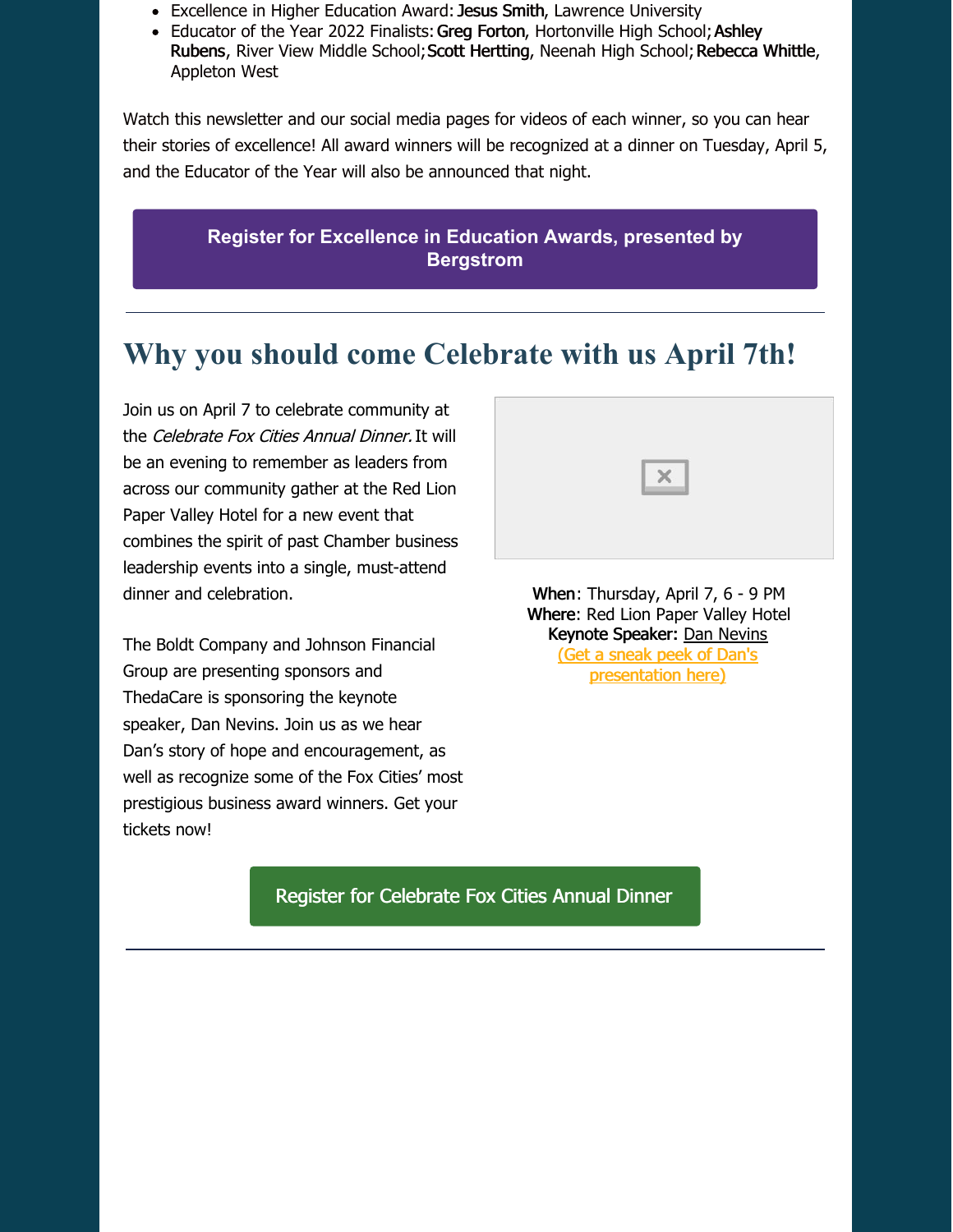

## **Chamber Member & Community News**

**Bassett Mechanical Wins Prestigious 2021 MCAA/CNA Safety Excellence Award**

Bassett Mechanical is proud to receive the 2021 Mechanical Contractors Association of America & CNA Insurance Safety Excellence Award. This prestigious award is presented to the top five mechanical contracting companies in North America, based on the number of hours worked. The award recognizes innovative safety initiatives, programs, and performance. Read [more](https://foxcitieschamber.com/news/2022/03/17/member-news/bassett-mechanical-wins-prestigious-2021-mcaa-cna-safety-excellence-award/) >>

## **Cellcom opens new location on Richmond Street**

Cellcom is excited to announce its new retail location is opening soon in Appleton, Wis. at 3590 N. Richmond Street, near Highway 41. The store will open March 23 and will replace the company's locations on West College Avenue and Northland Avenue, which will each close on March 22. The North Richmond location will offer customers more floor space and convenient parking for all their wireless needs. Read [more>>](https://foxcitieschamber.com/news/2022/03/17/member-news/new-cellcom-location-on-north-richmond-in-appleton/)

## **Fox Valley COVID-19 Community Response Fund Grants \$1.78 Million**

Thanks to gifts generously donated to the COVID-19 Community Response Fund established two years ago by the Community Foundation for the Fox Valley Region and United Way Fox Cities, 118 local nonprofit organizations received \$1,776,497.59 in grants. Those grants assisted efforts to provide immediate basic needs relief, short-term response and longer-term recovery in Outagamie, Calumet, Shawano, Waupaca, and the Neenah-Menasha areas of Winnebago counties during the COVID-19 crisis. Read [more>>](https://foxcitieschamber.com/news/2022/03/17/member-news/fox-valley-covid-19-community-response-fund-grants-1.78-million-to-118-nonprofit-organizations-in-2-years/)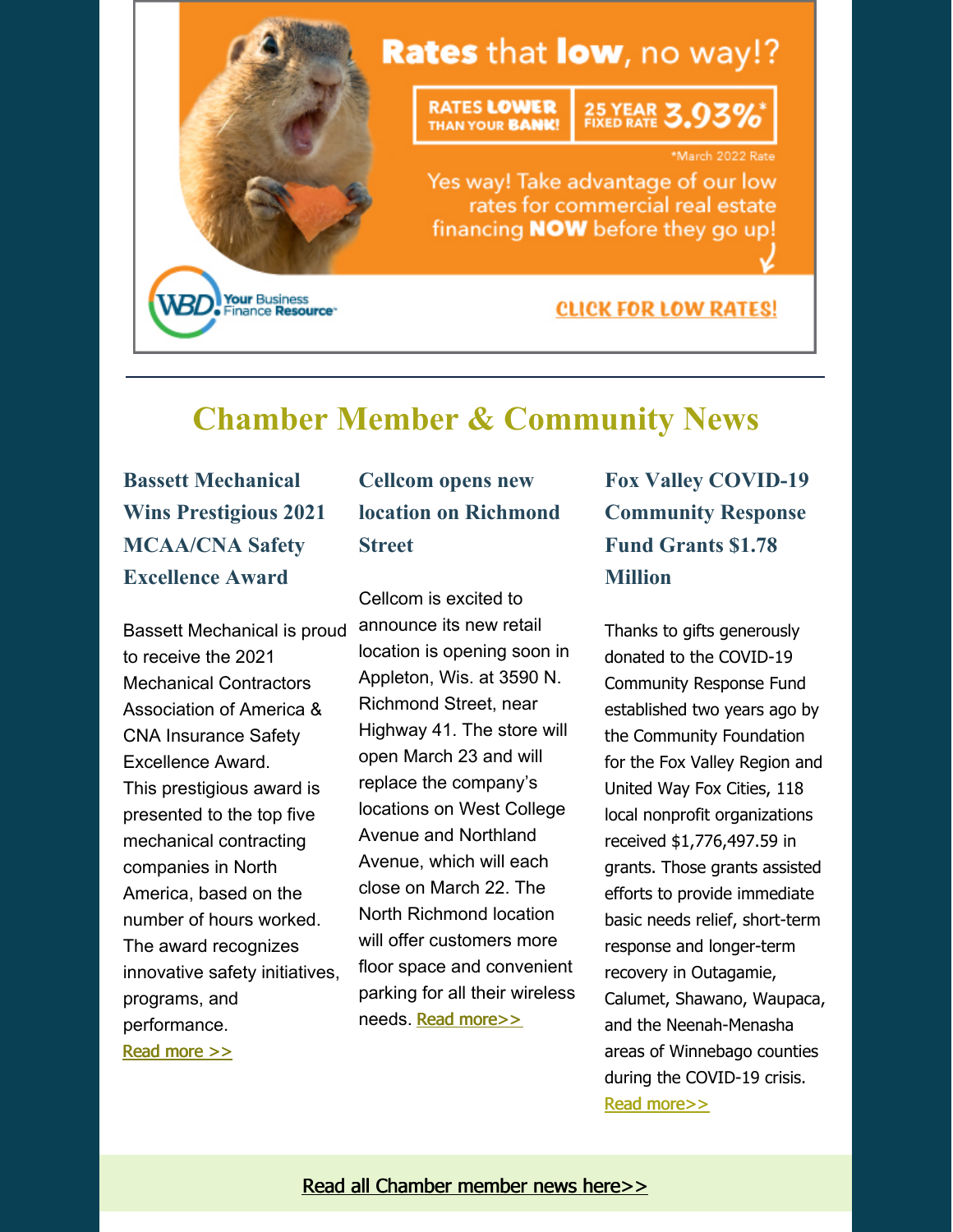

## **Member Movers and Shakers**

- Jordan [Toman,](https://foxcitieschamber.com/news/2022/03/17/member-news/toman-joins-baycare-clinic-radiology/) MD, a diagnostic radiologist specializing in women's imaging, has joined BayCare Clinic Radiology, one of northeastern Wisconsin's most advanced and experienced radiology teams.
- First Business Bank is pleased to welcom[eLindsay](https://foxcitieschamber.com/news/2022/03/17/member-news/lindsay-meyer-ctp-joins-first-business-bank-as-assistant-vice-president-treasury-management/) Meyer, CTP, as Assistant Vice President – Treasury Management serving our Northeast Wisconsin market.
- The Appleton Area School District Board of Education announced thatGreg [Hartjes](https://foxcitieschamber.com/news/2022/03/17/member-news/appleton-area-school-district-announces-future-superintendent/) was selected as the future Superintendent of Schools for the Appleton Area School District (AASD) effective July 1, 2022.
- Fox World Travel is pleased to announce the promotion of **[Brianne](https://foxcitieschamber.com/news/2022/03/17/member-news/fox-world-travel-promotes-brianne-bloom-to-vice-president-vacation-travel/) Bloom** as Vice President of Vacation Travel.
- McCarty Law LLP has announced that Sarah J. [Knutson](https://foxcitieschamber.com/news/2022/03/17/member-news/mccarty-law-names-sarah-j.-knutson-as-partner/), has been named as partner at the Appleton-based law firm.
- The Kimberly Area School District (KASD) [announced](https://foxcitieschamber.com/news/2022/03/17/member-news/assistant-principal-rob-delain-promoted-to-principal-of-jr-gerritts/) the promotion ofRobert (Rob) DeLain to principal of JR Gerritts (JRG) Middle School starting July 1, 2022.
- von Briesen & Roper, s.c., today announced the promotion of Attorney **Courtney A. Hollander** to [Shareholder](https://foxcitieschamber.com/news/2022/03/17/member-news/von-briesen-roper-s.c.-promotes-hollander-to-shareholder/) of the firm.

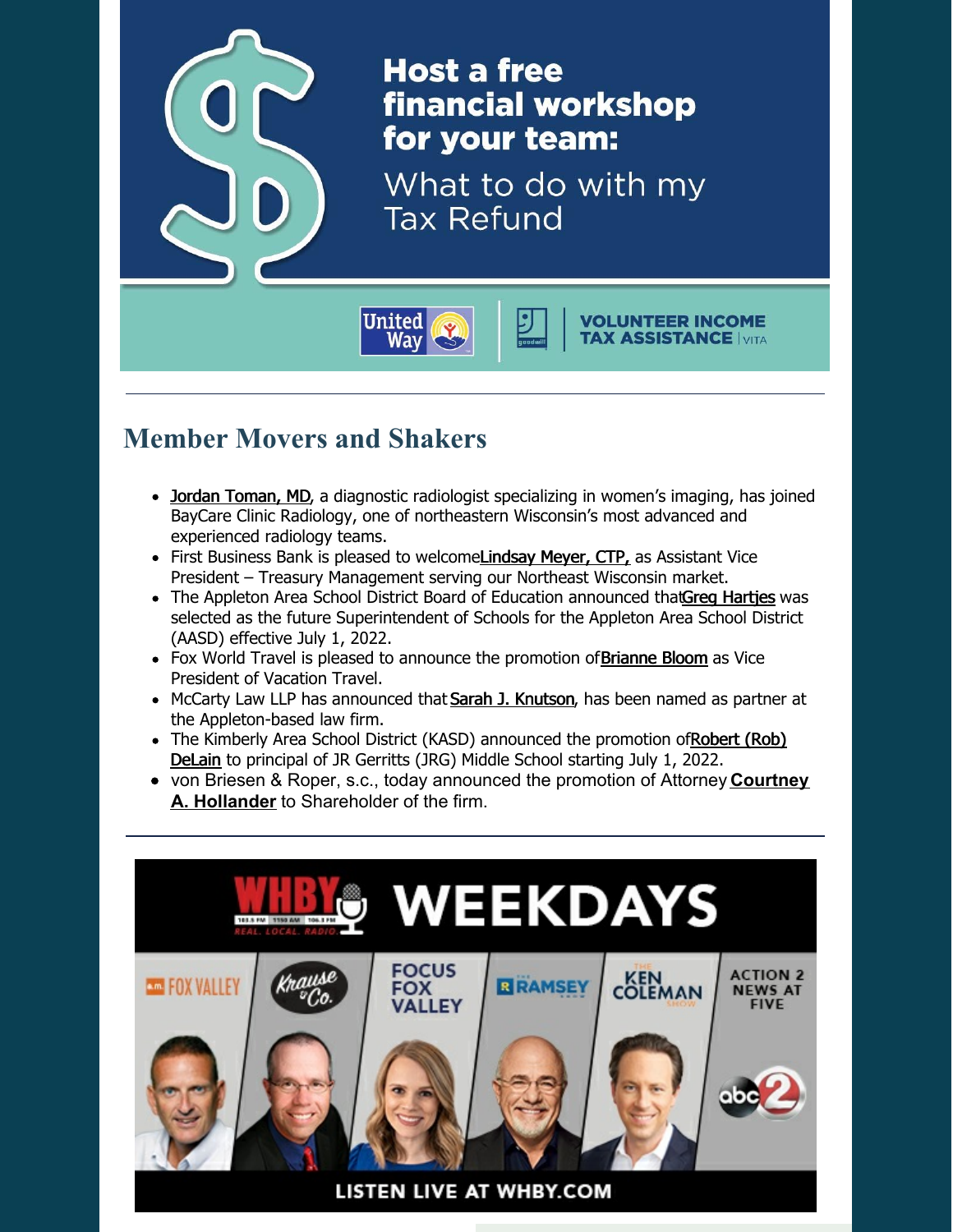# **CEO Breakfast to feature Fox Cities leaders**



Join us April 26th at the Fox Club to hear from Fox Cities business leaders as they discuss their

own paths to success and offer advice to area young professionals looking to settle into positions of leadership in the future.

Pulse Young Professionals is presenting this moderated panel of C-suite executives from across the region who will answer questions that offer further insight and advice on career and leadership skills, to help you take charge of your future. Each panelist will present on diverse topics.

Speakers include: Dave Voss, President & CEO, Miron Construction; Kathi Siefert, President and Owner of Katapult, LLC.; and Maggie Lund, Chief Human Resources Officer, ThedaCare.

The panel will be moderated by Scott Jensen, Pulse D.I.G. Chair, Hosking Insurance Agent.

#### Agenda:

7:30 - 8:00 a.m.: Breakfast & Networking 8:00 - 9:30 a.m.: Presentations, Panel Discussion, Q&A

> **Register for CEO [Breakfast](https://business.foxcitieschamber.com/events/details/2022-pulse-ceo-breakfast-17452)**

# Upcoming<br>Events!

[Excellence](https://foxcitieschamber.com/talent/excellence-in-education-awards-fox-cities-chamber/) in Education Awards

April 5, 2022 5 - 8:30 PM Red Lion Hotel Paper Valley, Appleton

#### [Celebrate](https://business.foxcitieschamber.com/events/details/celebrate-fox-cities-annual-dinner-17275) Fox Cities Annual Dinner

April 7, 2022 6-9 PM Red Lion Hotel Paper Valley, Appleton

#### [Economic](https://business.foxcitieschamber.com/events/details/2022-economic-outlook-lunch-17239) Outlook Lunch

April 19, 2022 11:30 AM - 1:30 PM Red Lion Hotel Paper Valley, Appleton

#### **Pulse CEO [Breakfast](https://business.foxcitieschamber.com/events/details/2022-pulse-ceo-breakfast-17452)**

April 26, 2022 7:30 - 9:30 AM The Fox Club, Appleton

Business After Hours at Berkshire [Hathaway](https://business.foxcitieschamber.com/events/details/2022-business-after-hours-april-17449) April 28, 2022

5:00 - 7:00 PM W6180 Aerotech Dr., Appleton

#### Business After Hours at Avaii Wealth **[Management](https://business.foxcitieschamber.com/events/details/2022-business-after-hours-may-17450)**

May 12, 2022 5:00 - 7:00 PM 2102 N. Casaloma Dr., Appleton

Bazaar After Dark: New [London](https://business.foxcitieschamber.com/events/details/bazaar-after-dark-new-london-17395) June 3, 2022 5:00 PM - 10:00 PM W North Water St. Vendor applications: *<https://form.jotform.com/212796751239162>*

#### [Chamber](https://business.foxcitieschamber.com/events/details/2022-fox-cities-chamber-golf-outing-north-shore-golf-club-17346) Golf Outing at North Shore Golf Club

July 18, 2022 10:00 AM - 6:00 PM N8421 N Shore Road, Menasha

See all [upcoming](https://business.foxcitieschamber.com/events/catgid/6) Chamber Events>>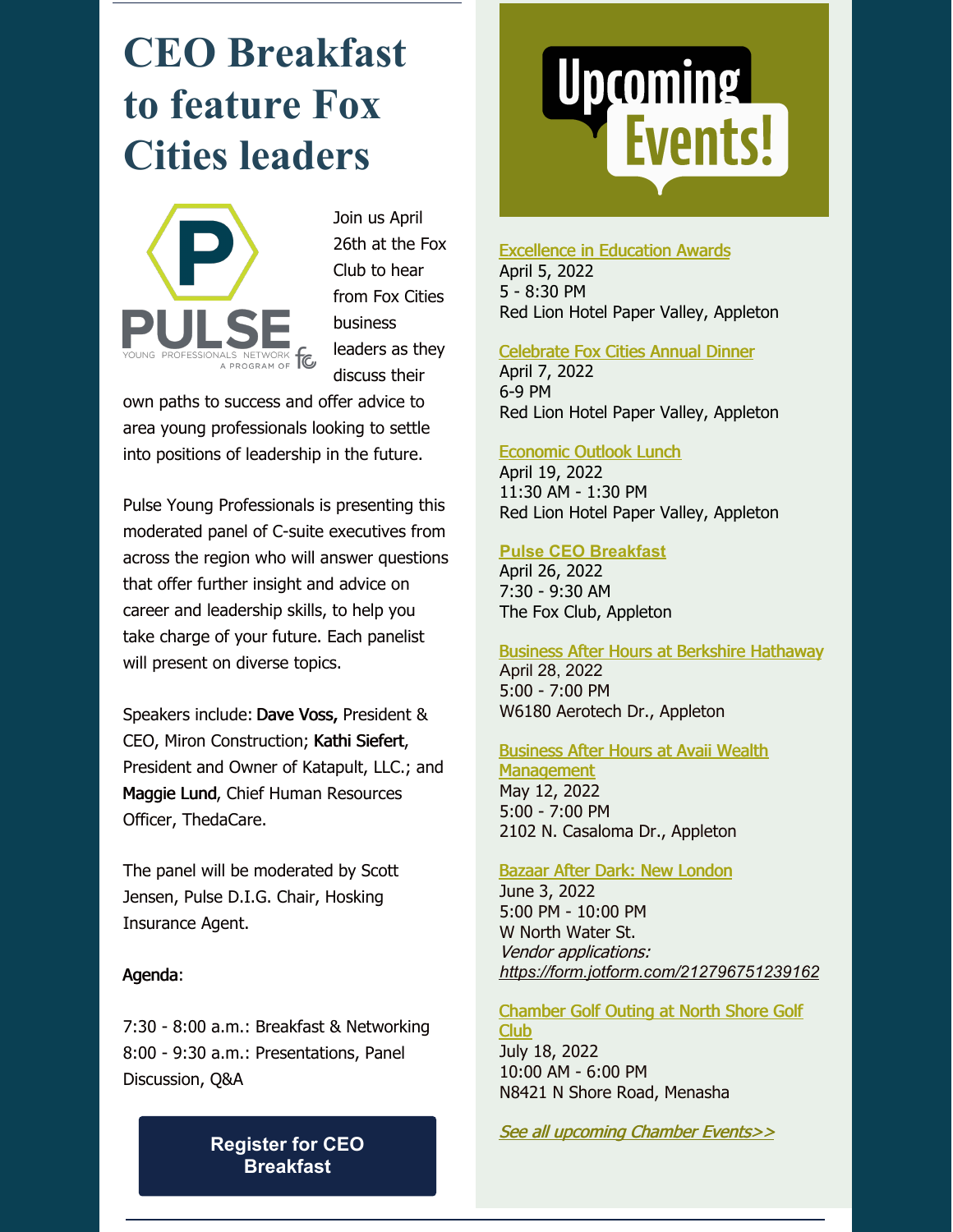

#### **Remembering Oscar C. Boldt**

On June 9, 2020, the world lost one of its greats—Oscar C. Boldt. Please join us on Wednesday, April 13 at the Fox Cities Performing Arts Center in Appleton as we celebrate his remarkable life and legacy.

Those wishing to attend in person or virtually are asked to RSVP by March 30 at 920.574.3467 or by visiting [https://www.ocboldt.com/event-details](https://www.ocboldt.com/event-details?fbclid=IwAR2TYsX1v9LuJ9TVnn2P6vFS2HxwLyiuflK1BbqrEeXzjbC-3YRxFWpuJtY).

## **What we are reading ...**

#### **Vets ready employer initiative announced**

The Vets Ready Employer Initiative serves to encourage employers to build a support system within their workplace, hire and retain more veterans, and connect to veterans in the community and their families. Every year the Department of Workforce Development recognizes businesses who have gone above and beyond for the veteran workforce. Businesses are separated into three categories – small, medium, large – and either receive a gold or silver certification. It is free to apply for Wisconsin's Vets Ready Employer Initiative. Employers who are deemed Vets Ready will be promoted by DWD staff to veteran job seekers and community partners. Read [More>>](http://wisconsinjobcenter.org/veterans/vetsready.htm)

#### **Employment readiness in DOC town hall meeting set**

As part of their commitment to fostering productive public dialogue and serving Wisconsin citizens through transparency, the Wisconsin Department of Corrections (DOC) is hosting a series of virtual town hall meetings on several strategic priorities and initiatives. These events present an opportunity for key stakeholders to hear from leadership on various subject matters, identify areas for continued improvement, ask questions and gather valuable feedback from the community. The first is Tuesday, March 22 at 12 PM. Learn more / [Register>>](https://doc.wi.gov/Pages/TownHalls/TownHallsHome.aspx)

### **Federal Reserve approves first interest rate hike in more than three years, sees six more ahead**

The Federal Reserve on Wednesday approved its first interest rate increase in more than three years, an incremental salvo to address spiraling inflation without torpedoing economic growth. After keeping its benchmark interest rate anchored near zero since the beginning of the Covid pandemic, the policymaking Federal Open Market Committee said it will raise rates by a quarter [percentage](https://www.cnbc.com/2022/03/16/federal-reserve-meeting.html) point, or 25 basis points. Read more>>

## **Dow jumps 500 points in relief rally after Fed announces first rate hike since 2018**

Stocks rallied in a wild session after the Federal Reserve raised rates and said it would hike another six times this year. The Dow Jones Industrial Average rose 518.76 points, or 1.5%, to 34,063.10 after turning red initially following the release of the Fed's statement. It swung within a 576 point range on the session. The S&P 500 added 2.2% to 4,357.86, and the Nasdaq Composite gained 3.7% to [13,436.55.](https://www.cnbc.com/2022/03/15/stock-market-futures-open-to-close-news.html) Read more>>